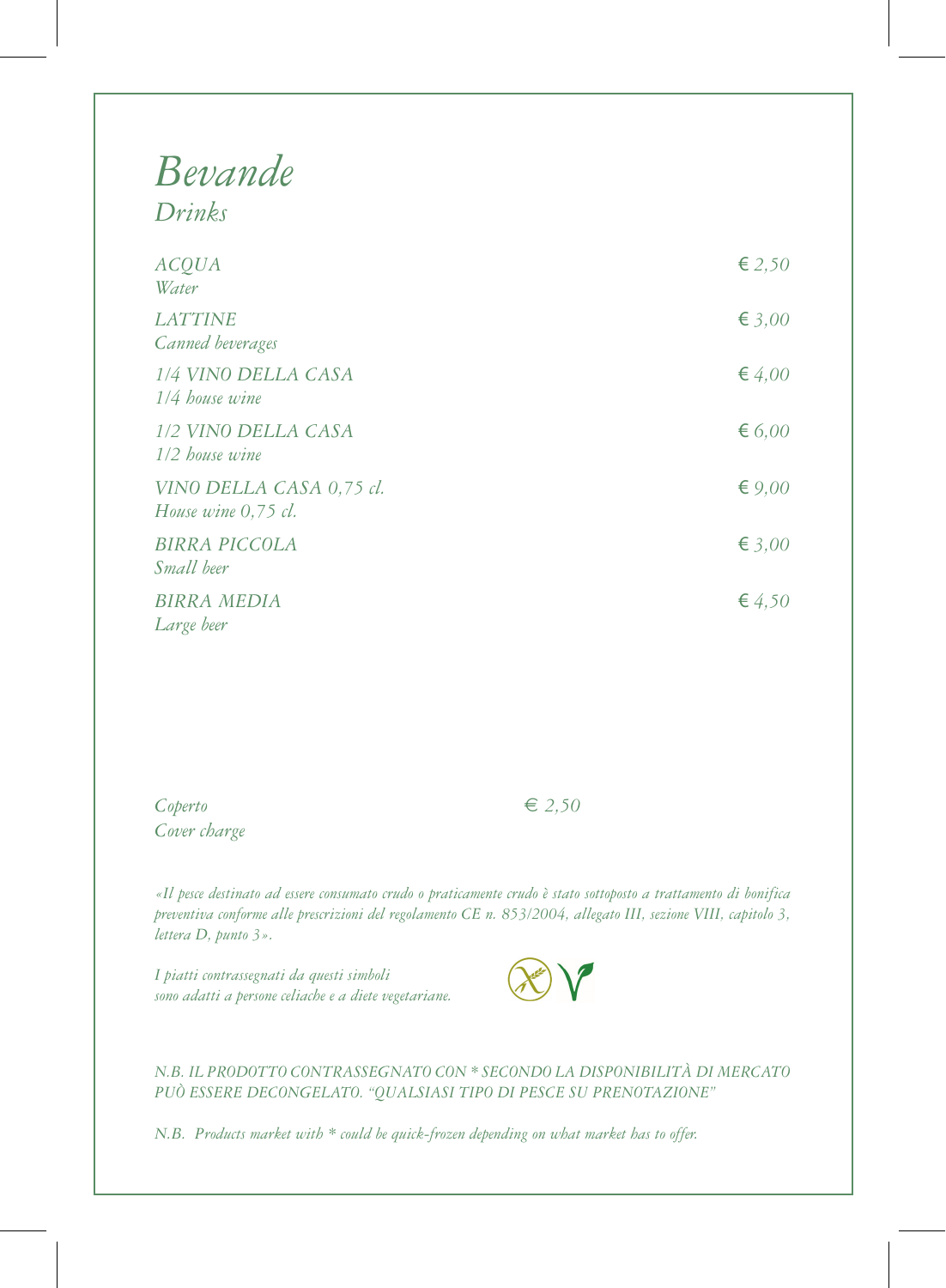## *Antipasti Starters*

| $\otimes$   | * OSTRICHE (cad.)<br>Oysters                                                                       | €<br>4,00   |
|-------------|----------------------------------------------------------------------------------------------------|-------------|
| $\otimes$   | * TARTARE DI TONNO<br>Tuna tartare                                                                 | € 17,00     |
| $\circledR$ | * ANTIPASTO DELLA CASA (MISTO MARE)<br>Vulcano's starter board (Mixed fish)                        | $\in$ 17,00 |
| $\otimes$   | * CRUDITÈ DI PESCE<br>Fish cruditès                                                                | € 23,00     |
| $\otimes$   | * COCKTAIL DI GAMBERI<br>Shrimps cocktail                                                          | € 13,00     |
| $\otimes$   | * INSALATA TIEPIDA DI MARE<br>Warm seafood salad                                                   | € $16,00$   |
|             | SAUTÉ DI COZZE<br>Mussels sauté                                                                    | € $14,00$   |
|             | SALMONE, SPADA E TONNO AFFUMICATO CON CROSTINI<br>Smoked salmon, sword-fish and tuna with croutons | $\in$ 17,00 |
| $\infty$    | <b>AFFETTATO MISTO</b><br>Cold cuts platter                                                        | $\in 10,00$ |
| $\otimes$   | PROSCIUTTO CRUDO<br>Italian raw ham                                                                | $\in$ 12,00 |
| $\otimes$   | BRESAOLA, RUCOLA E SCAGLIE DI GRANA<br>Air-dried beef with rocket and parmesan flakes              | $\in$ 12,00 |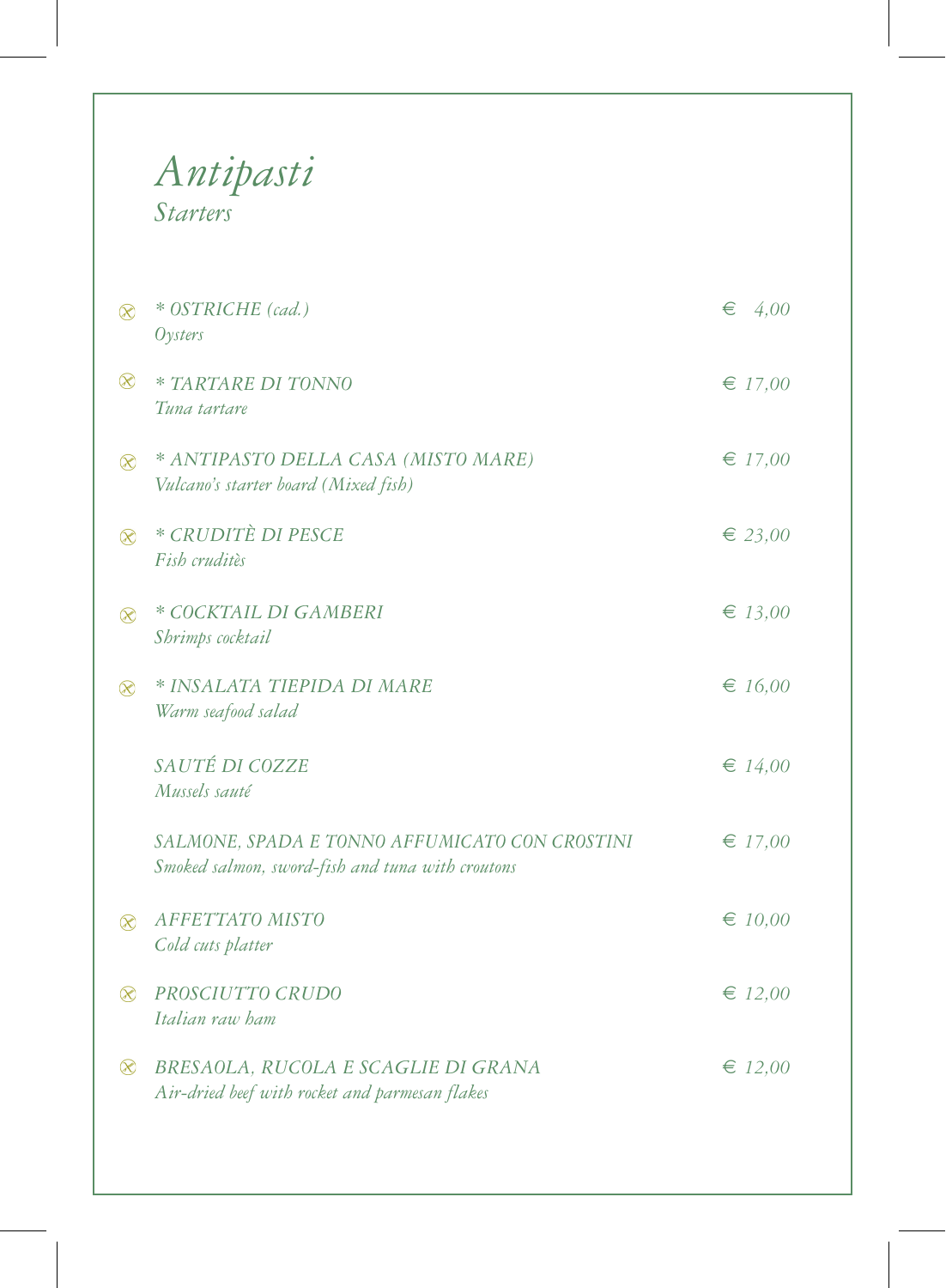## *Primi piatti di pesce Fish first courses*

|           | PENNE CON SPADA E OLIVE<br>Pasta with sword-fish and olives                                 | $\in 14,00$      |
|-----------|---------------------------------------------------------------------------------------------|------------------|
|           | · FETTUCCINE CON POLPA DI GRANCHIO<br>Fettuccine with crab meat (flat spaghetti)            | $\epsilon$ 16,00 |
|           | • * TAGLIATELLE AL NERO DI SEPPIA CON GAMBERI<br>Tagliatelle with cuttlefish ink and prawns | £ 15,00          |
|           | • RAVIOLI DI PESCE<br>Ravioli with fish filling                                             | £ 15,00          |
| $\otimes$ | RISOTTO ALLA PESCATORA (min. x 2)<br>Seafood risotto                                        | £ 15,00          |
|           | · TAGLIOLINI AL SALMONE<br>Salmon and cream tagliolini (thin tagliatale)                    | € $13,00$        |
|           | * LINGUINE CON FRUTTI DI MARE<br>Seafood linguine (flat spaghetti)                          | $\epsilon$ 16,00 |
|           | SPAGHETTI CON VONGOLE VERACI<br>Spaghetti with clams                                        | $\epsilon$ 16,00 |
| $\otimes$ | PAELLA SU ORDINAZIONE (min. x 2)<br>Paella (to order)                                       | £22,00           |
|           | · PASTA FRESCA DI NOSTRA PRODUZIONE. Home made fresh pasta.                                 |                  |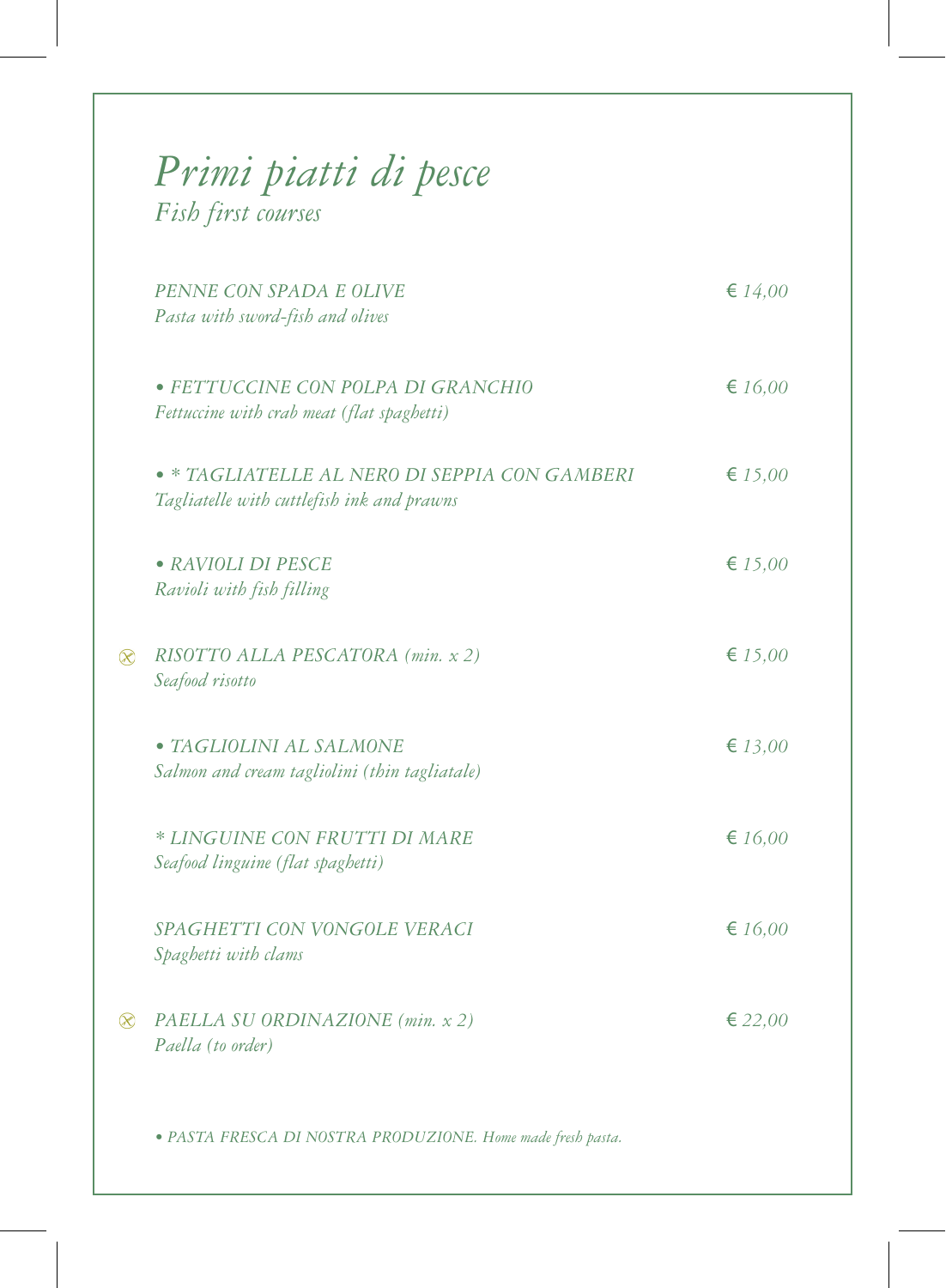| $\in 14,00$<br>· FETTUCCINE CON FUNGHI PORCINI                                                                       |
|----------------------------------------------------------------------------------------------------------------------|
| $\in 14,00$<br>· PAPPARDELLE VERDI CON CARCIOFI E PORCINI<br>Green pappardelle with artichokes and porcini mushrooms |
| $\in$ 12,00<br>Casoncelli (meat ravioli) with butter and bacon                                                       |
| RISOTTO CON FUNGHI PORCINI (min. x 2)<br>$\in 14,00$                                                                 |
|                                                                                                                      |
| · PASTA FRESCA DI NOSTRA PRODUZIONE. Home made fresh pasta.                                                          |
|                                                                                                                      |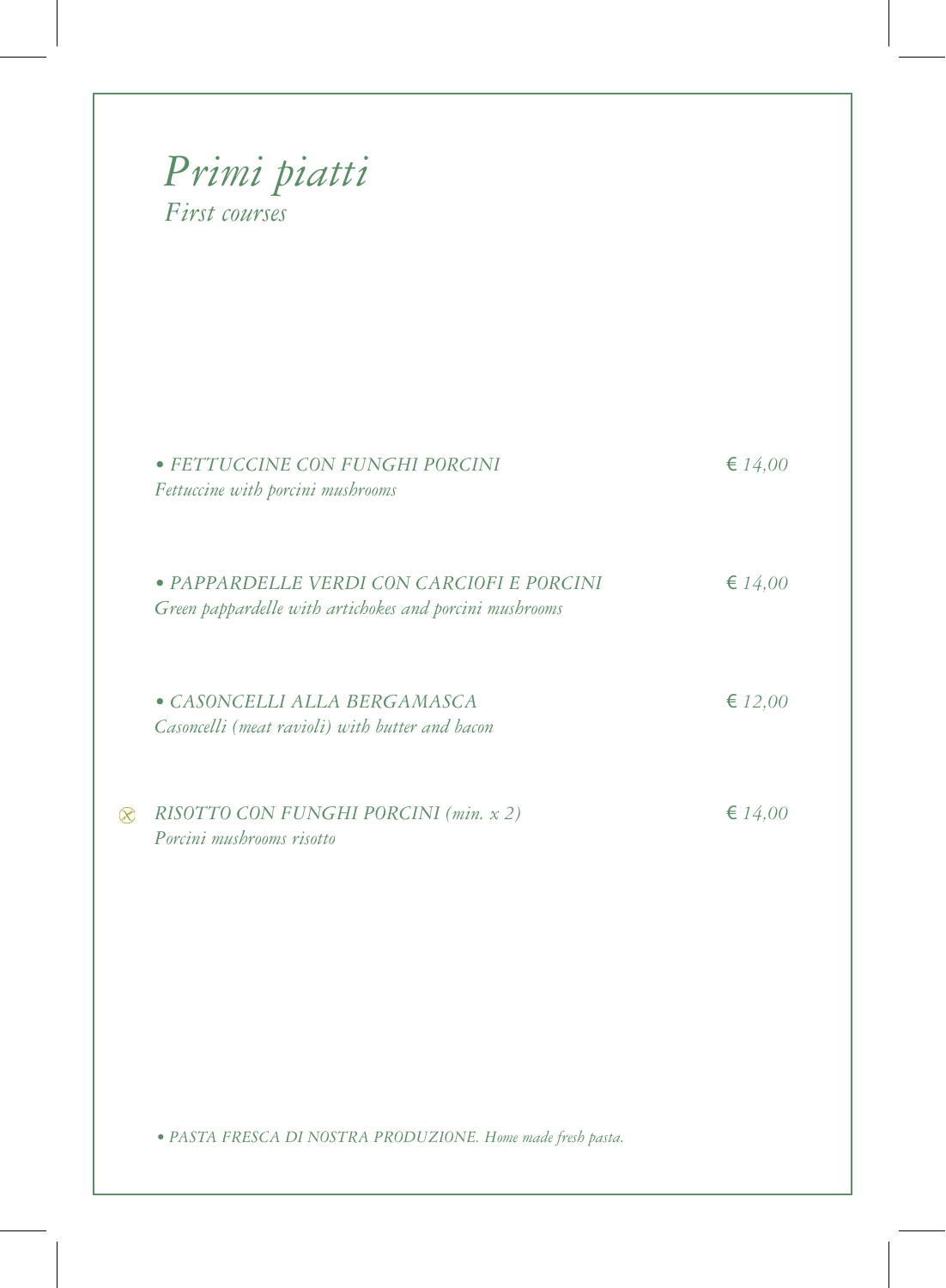|             | Secondi piatti di pesce<br>Fish mains courses                          |                  |
|-------------|------------------------------------------------------------------------|------------------|
|             | * SPADA CON FRUTTI DI MARE<br>Sword-fish with seafood                  | € 24,00          |
| $\infty$    | * GAMBERONI ALLA GRIGLIA<br>Grilled giant prawns                       | € $19,00$        |
| $\circledR$ | * SCAMPI ALLA GRIGLIA<br>Grilled scampi                                | $\epsilon$ 22,00 |
| $\infty$    | SPADA O TONNO ALLA GRIGLIA<br>Grilled swordfish or tuna                | £ 18,00          |
| $\infty$    | * FRITTO DI CALAMARI E GAMBERI<br>Deep-fried calamari and prawns       | £ 18,00          |
| $\infty$    | <b>BRANZINO AL FORNO CON VERDURE</b><br>Baked sea bass with vegetables | $\epsilon$ 22,00 |
| $\infty$    | <b>BRANZINO ALLA GRIGLIA</b><br>Grilled sea bass                       | $\epsilon$ 16,00 |
| $\circledR$ | * GRIGLIATA MISTA DI PESCE<br>Mixed grilled fish                       | € 24,00          |
| $\otimes$   | * FILETTI DI PESCE PERSICO DORATI<br>Breaded perch fillets             | $\in 14,00$      |
|             |                                                                        |                  |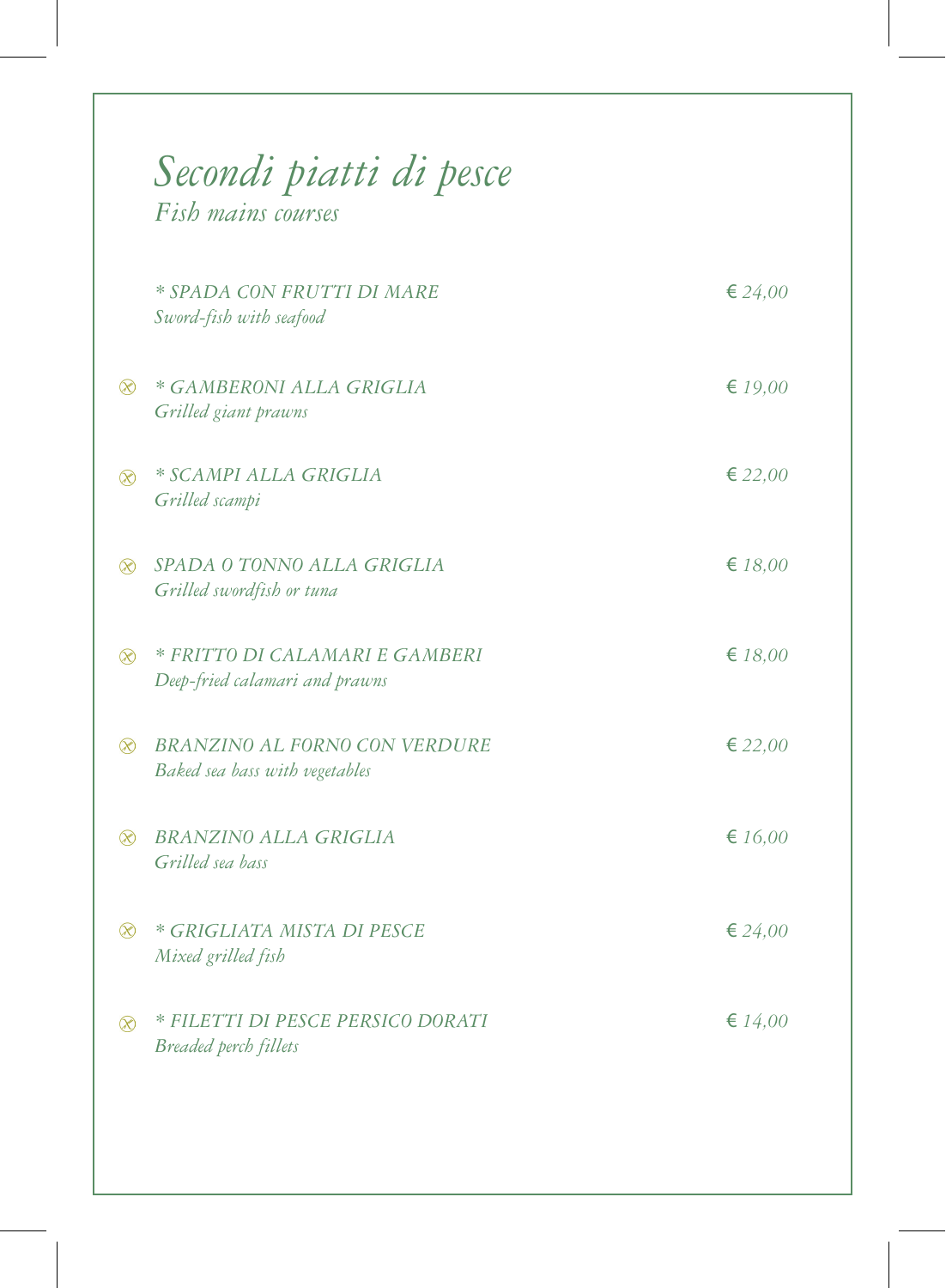|                        | Secondi piatti di carne<br>Meat main courses                                 |                  |
|------------------------|------------------------------------------------------------------------------|------------------|
| $\infty$               | FILETTO ALLA GRIGLIA<br>Grilled beef-fillet                                  | € 22,00          |
| $\circledR$            | FILETTO AL PEPE VERDE<br>Green pepper beef-fillet                            | € 24,00          |
| $\infty$               | TAGLIATA AL ROSMARINO O RUCOLA<br>Beef steak with rosmary or rocket          | $\epsilon$ 16,00 |
| $\circledR$            | SCALOPPINA AL LIMONE O VINO BIANCO<br>Veal escalope with lemon or white wine | € $15,00$        |
| $\circledR$            | BISTECCA DI MANZO PREZZEMOLATA<br>Parsley beef steak                         | € $15,00$        |
| $\infty$               | NODINO DI VITELLO ALLA GRIGLIA<br>Grilled veal luin                          | $\epsilon$ 16,00 |
|                        | Contorni                                                                     |                  |
|                        | Side dishes                                                                  |                  |
|                        | PATATE FRITTE<br>French fries                                                | € $4,00$         |
|                        | <b>VERDURE CRUDE MISTE</b><br>Vegetable salad                                | € $4,00$         |
| Œ                      | VERDURA COTTA<br>Steamed vegetables                                          | € 5,00           |
| $\sqrt{2}$<br>$\infty$ | VERDURA ALLA GRIGLIA<br>Grilled vegetables                                   | € 5,00           |
| œ                      | FORMAGGIO ALLA PIASTRA<br>Grilled cheese                                     | € 5,00           |
|                        | <b>FORMAGGIO MISTO</b><br>Assorted cheese                                    | € $9,00$         |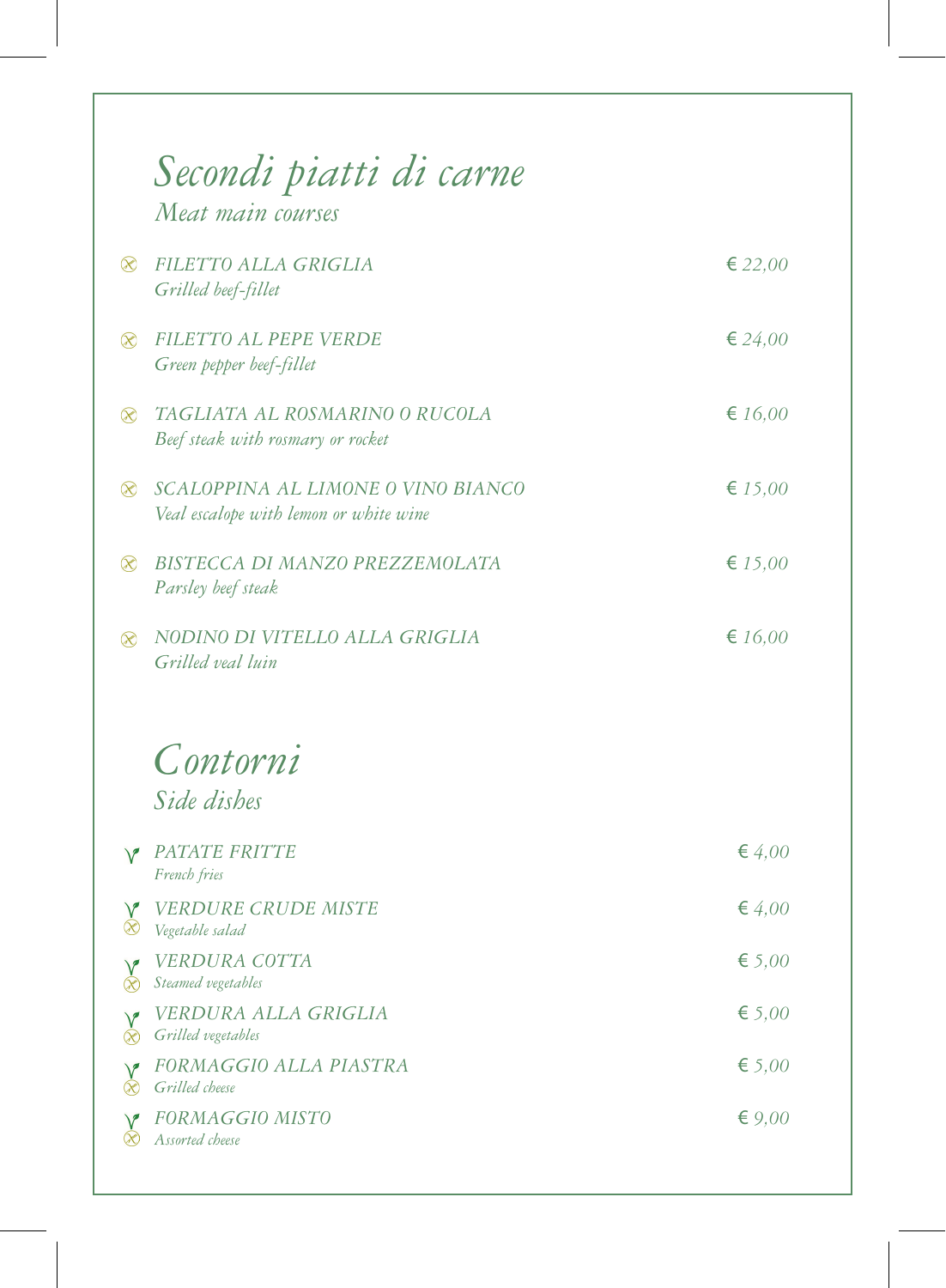## *Pizza*

 $\overline{\phantom{0}}$ 

|               | <b>AMATRICIANA</b><br>POMODORO, MOZZARELLA, PANCETTA, CIPOLLE<br>Tomato, mozzarella, bacon, onions                                                                                      | $\epsilon$ 8,00 |
|---------------|-----------------------------------------------------------------------------------------------------------------------------------------------------------------------------------------|-----------------|
|               | <b>AMERICANA</b><br>POMODORO, MOZZARELLA, WÜRSTEL, PATATINE<br>Tomato, mozzarella, würstel, french fried potatoes                                                                       | $\epsilon$ 8,00 |
|               | <b>BRESAOLA</b><br>POMODORO, MOZZARELLA, BRESAOLA, RUCOLA, GRANA<br>Tomato, mozzarella, air-dried beef, rocket, parmesan                                                                | $\epsilon$ 9,00 |
| V             | <b>BUFALO BILL</b><br>POMODORO, MOZZARELLA DI BUFALA, POMODORINI<br>Tomato, buffalo's mozzarella, cherry tomatoes                                                                       | $\epsilon$ 9,00 |
| $\mathscr{S}$ | CALZONE MARGHERITA<br>POMODORO, MOZZARELLA<br>Tomato, mozzarella                                                                                                                        | € 6,50          |
|               | CALZONE AL PROSCIUTTO<br>POMODORO, MOZZARELLA, PROSCIUTTO COTTO<br>Tomato, mozzarella, ham                                                                                              | € 7,00          |
|               | <b>CALZONE FARCITO</b><br>POMODORO, MOZZARELLA, FUNGHI, PROSCIUTTO COTTO, CARCIOFI<br>Tomato, mozzarella, mushrooms, artichokes and ham                                                 | $\epsilon$ 8,50 |
|               | <b>CAPRICCIOSA</b><br>POMODORO, MOZZARELLA, FUNGHI, PROSCIUTTO COTTO, CARCIOFI, OLIVE,<br><i>ACCIUGHE, CAPPERI</i><br>Tomato, mozzarella, mushrooms, artichokes and ham, olives, capers | $\epsilon$ 8,50 |
|               | <b>CRUDO</b><br>POMODORO, MOZZARELLA, PROSCIUTTO CRUDO<br>Tomato, mozzarella, raw ham                                                                                                   | $\epsilon$ 8,50 |
|               |                                                                                                                                                                                         |                 |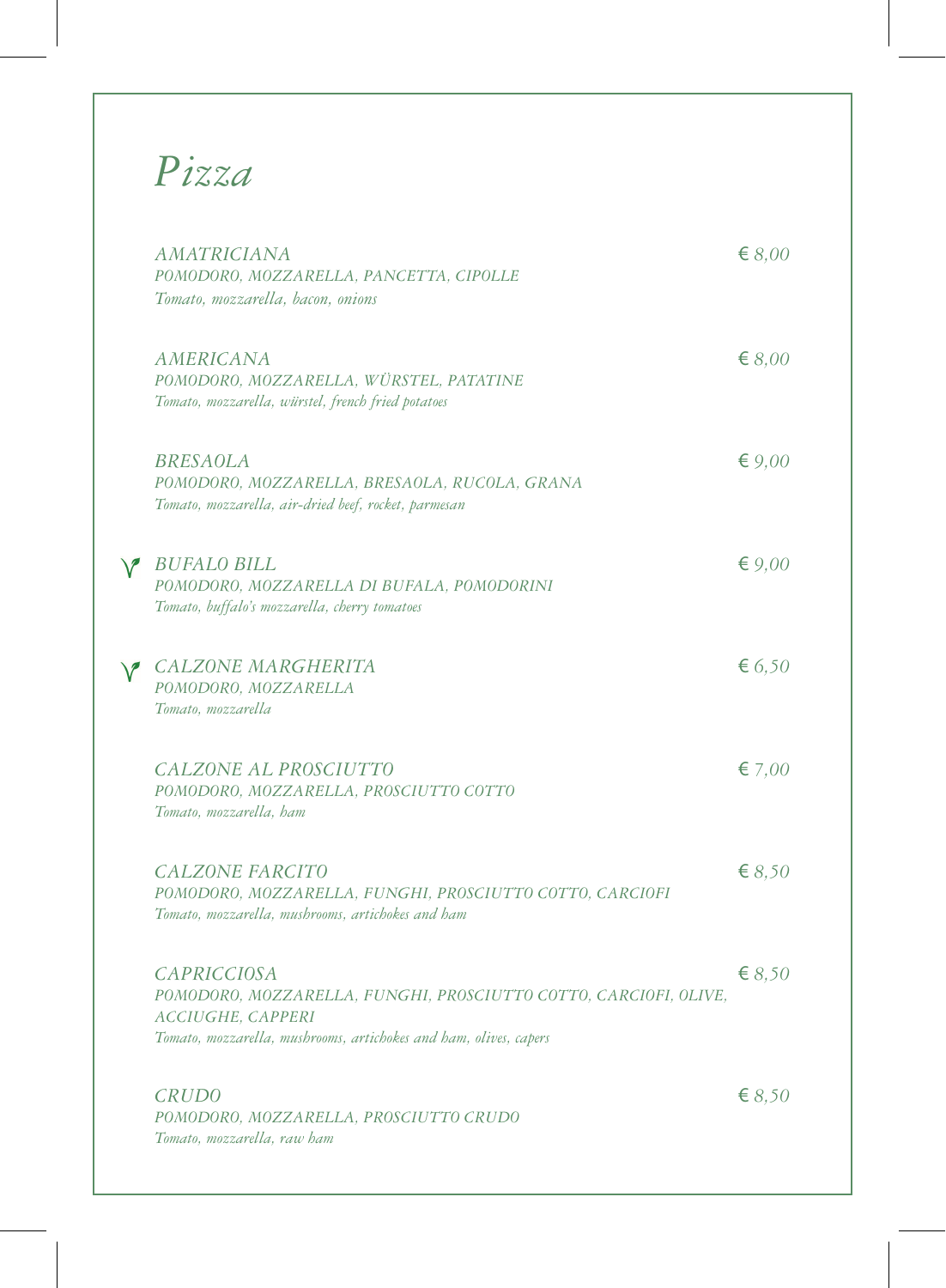|        | <b>FARCITA</b><br>POMODORO, MOZZARELLA, FUNGHI, PROSCIUTTO COTTO, CARCIOFI<br>Tomato, mozzarella, mushrooms, artichokes and ham                                                                                  | $\epsilon$ 8,00 |
|--------|------------------------------------------------------------------------------------------------------------------------------------------------------------------------------------------------------------------|-----------------|
|        | <b>FRUTTI DI MARE</b><br>POMODORO, MOZZARELLA, FRUTTI DI MARE<br>Tomato, mozzarella, seafood                                                                                                                     | € $9,00$        |
|        | <b>FUNGHI</b><br>POMODORO, MOZZARELLA, FUNGHI<br>Tomato, mozzarella, mushrooms                                                                                                                                   | € 6,50          |
|        | <b>FUNGHI PORCINI</b><br>POMODORO, MOZZARELLA, FUNGHI PORCINI<br>Tomato, mozzarella, porcini mushrooms                                                                                                           | € $8,50$        |
| $\vee$ | <b>GORGONZOLA</b><br>POMODORO, MOZZARELLA, GORGONZOLA<br>Tomato, mozzarella, gorgonzola (blue cheese)                                                                                                            | $\xi$ 7,50      |
|        | <b>KEBAB</b><br>POMODORO, MOZZARELLA, CARNE DI POLLO *, POMODORINI, CIPOLLE,<br>SALSA PICCANTE, INSALATA, SALSA YOGURT<br>Tomato, mozzarella, chicken, cherry tomatoes, onions, spicy sauce, salad, yogurt sauce | € $8,00$        |
|        | MARGHERITA<br>POMODORO, MOZZARELLA<br>Tomato, mozzarella                                                                                                                                                         | € 6,00          |
|        | V MARINARA<br>POMODORO, AGLIO<br>Tomato, garlic                                                                                                                                                                  | € 5,00          |
|        | <b>NAPOLI</b><br>POMODORO, MOZZARELLA, ACCIUGHE<br>Tomato, mozzarella, anchovies                                                                                                                                 | $\epsilon$ 7,00 |
|        | <b>ORTOLANA</b><br>POMODORO, MOZZARELLA, VERDURA MISTA<br>Tomato, mozzarella, mixed vegetables                                                                                                                   | € $8,00$        |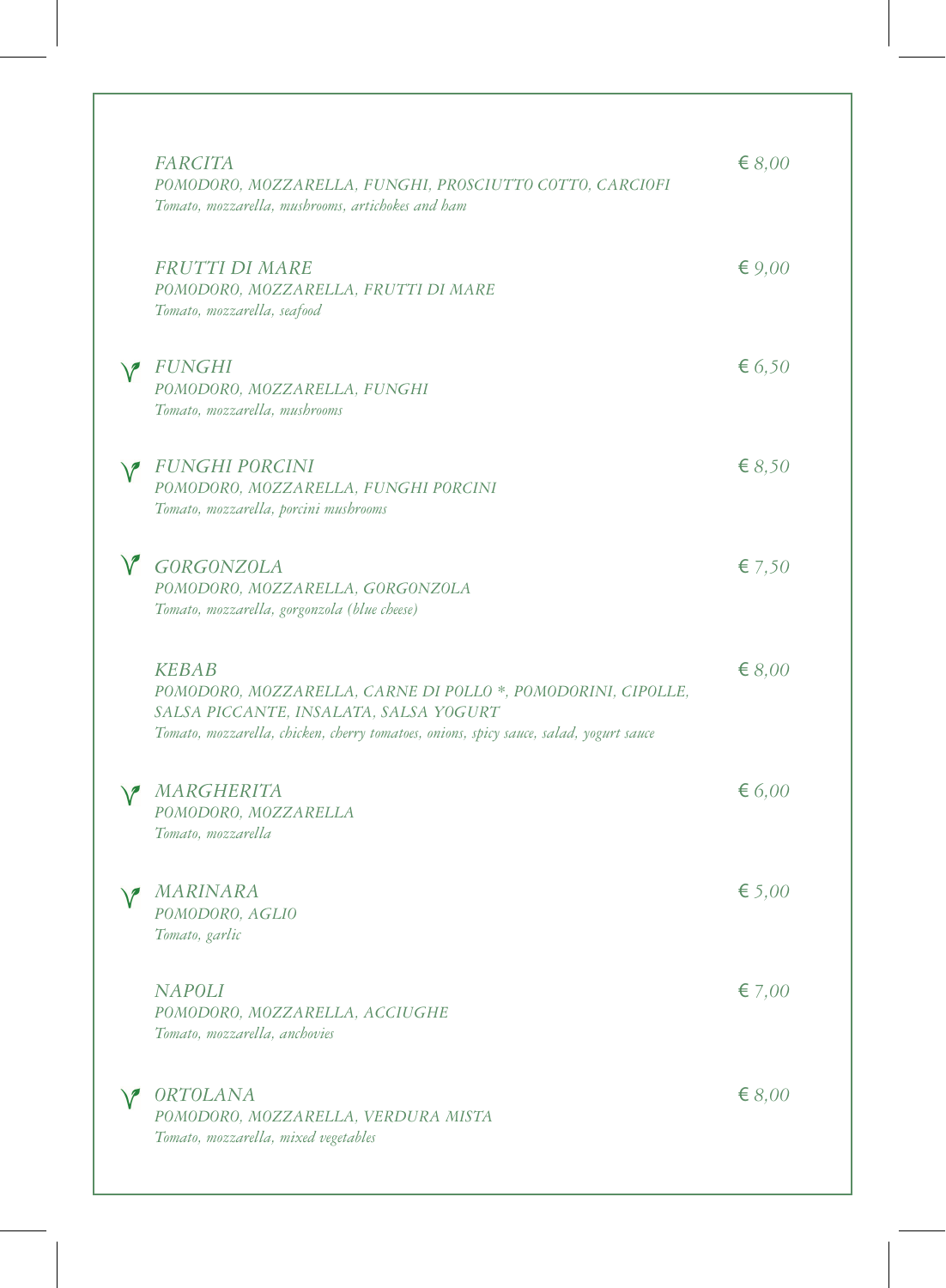| ORTOLANA GRIGLIA<br>POMODORO, MOZZARELLA, PEPERONI, ZUCCHINE, MELANZANE<br>Tomato, mozzarella, grilled peppers, grilled courgettes, grilled aubergines | $\epsilon$ 8,00 |
|--------------------------------------------------------------------------------------------------------------------------------------------------------|-----------------|
| PARMIGIANA<br>POMODORO, MOZZARELLA, MELANZANE, GRANA<br>Tomato, mozzarella, aubergines, parmesan                                                       | $\epsilon$ 8,00 |
| <i>PROSCIUTTO</i><br>POMODORO, MOZZARELLA, PROSCIUTTO COTTO<br>Tomato, mozzarella, ham                                                                 | € 6,50          |
| PROSCIUTTO E FUNGHI<br>POMODORO, MOZZARELLA, PROSCIUTTO, FUNGHI<br>Tomato, mozzarella, ham, mushrooms                                                  | € 7,50          |
| PROSCIUTTO E CARCIOFI<br>POMODORO, MOZZARELLA, PROSCIUTTO COTTO, CARCIOFI<br>Tomato, mozzarella, artichokes and ham                                    | € 7,50          |
| PUGLIESE<br>POMODORO, MOZZARELLA, CIPOLLE<br>Tomato, mozzarella, onions                                                                                | € 7,00          |
| <i>QUATTRO FORMAGGI</i><br>POMODORO, MOZZARELLA, FORMAGGI MISTI<br>Tomato, mozzarella, mixed cheeses                                                   | € 7,50          |
| ROMANA<br>POMODORO, MOZZARELLA, OLIVE, CAPPERI<br>Tomato, mozzarella, olives, capers                                                                   | € 7,00          |
| <i>SALAMINO PICCANTE</i><br>POMODORO, MOZZARELLA, SALAMINO PICCANTE<br>Tomato, mozzarella, spicy salami                                                | € 7,00          |
| <b>SALMONE</b><br>POMODORO, MOZZARELLA, SALMONE<br>Tomato, mozzarella, smoked salmon                                                                   | € $9,50$        |